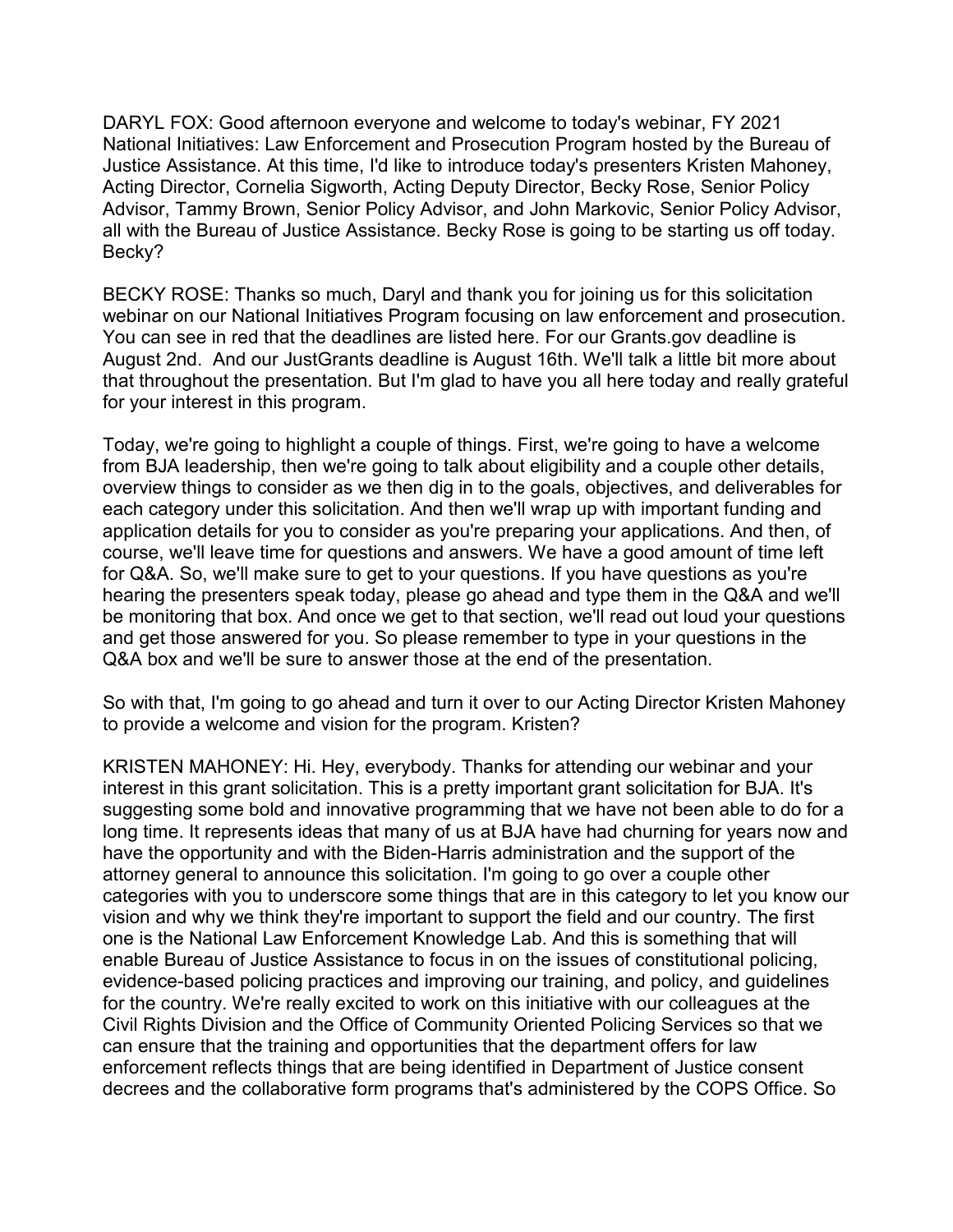as such, we know that in our solicitation that one of the goals of the—or objectives of the Knowledge Lab is to review the consent decree issued by the department and the monitoring activity, so that we understand better what types of deficiencies are being identified by our colleagues at the COPS Office and the Civil Rights Division and crosswalk that with the interventions that we have available for law enforcement police chief and trainers. We want to make sure that we have resources available to law enforcement to interpret their own policies and guidelines, have subject-matter experts available and review training, people that can look at internal policies and practices, and offer recommendations for improvement or offer recommendations for implementation. We want to create a community of practice within constitutional policing and we want to make sure that we coordinate with community-based groups, civil rights groups, and other national law enforcement and international law enforcement agencies. So that the Law Enforcement Knowledge Lab becomes a true resource for all law enforcement in our communities to ensure that their knowledge, policy practices, and professionalism are guided by what we know works, what's best.

The second area that I want to talk to you a little bit about is the Prosecution Research Collaborative. This is another idea that we've been talking a lot about with our colleagues at the National Institute of Justice. And my team will be going over these initiatives in more detail. Right now, I'm just giving you a basic overview. For our vision behind the Prosecution Research Collaborative comes from a place of appreciation for the research that has been done to date within law enforcement, when you think about the various academic research that has been done with law enforcement with regards to what works and what doesn't work, in terms of hot spots and individual-based policing and different ways to police to ensure that you are not impacting people by race, or gender, or culture. We find that there's been a lot of research done to help inform law enforcement about those practices in those areas. We found that there's less research available to prosecutors about what works for them. What works for them should have effective and unbiased prosecutorial strategies. What works for them in crime reduction, what works for them in problem solving? How can prosecutors have an impact on crime reduction and an impact on constitutional policing? How can we help modernize prosecutor's offices and ensure that they—that their practices represent the best in 21st Century prosecution, and how can we ensure that they're transparent and have the best public safety outcome? We think that by developing a collaborative of researchers, we can look carefully at what has been studied and what has been reported first already and identify additional things that are needed and list up studies, or policies, or programs that have been published in the past that we can develop curriculum alongside or circulate more throughout the prosecutorial community. We're delighted to be able to work just with the prosecutorial community in this one.

The third category is the National Case Closed Project and this is a project that we've been working on for some time that it really does give us a chance to amplify it and we want to work with law enforcement and prosecutor agencies to increase the case clearance rates in this country and we are looking for national training and technical assistance providers that can work with police agencies to improve their investigative process practice, training protocols regarding to violent crime, homicides, or non-fatal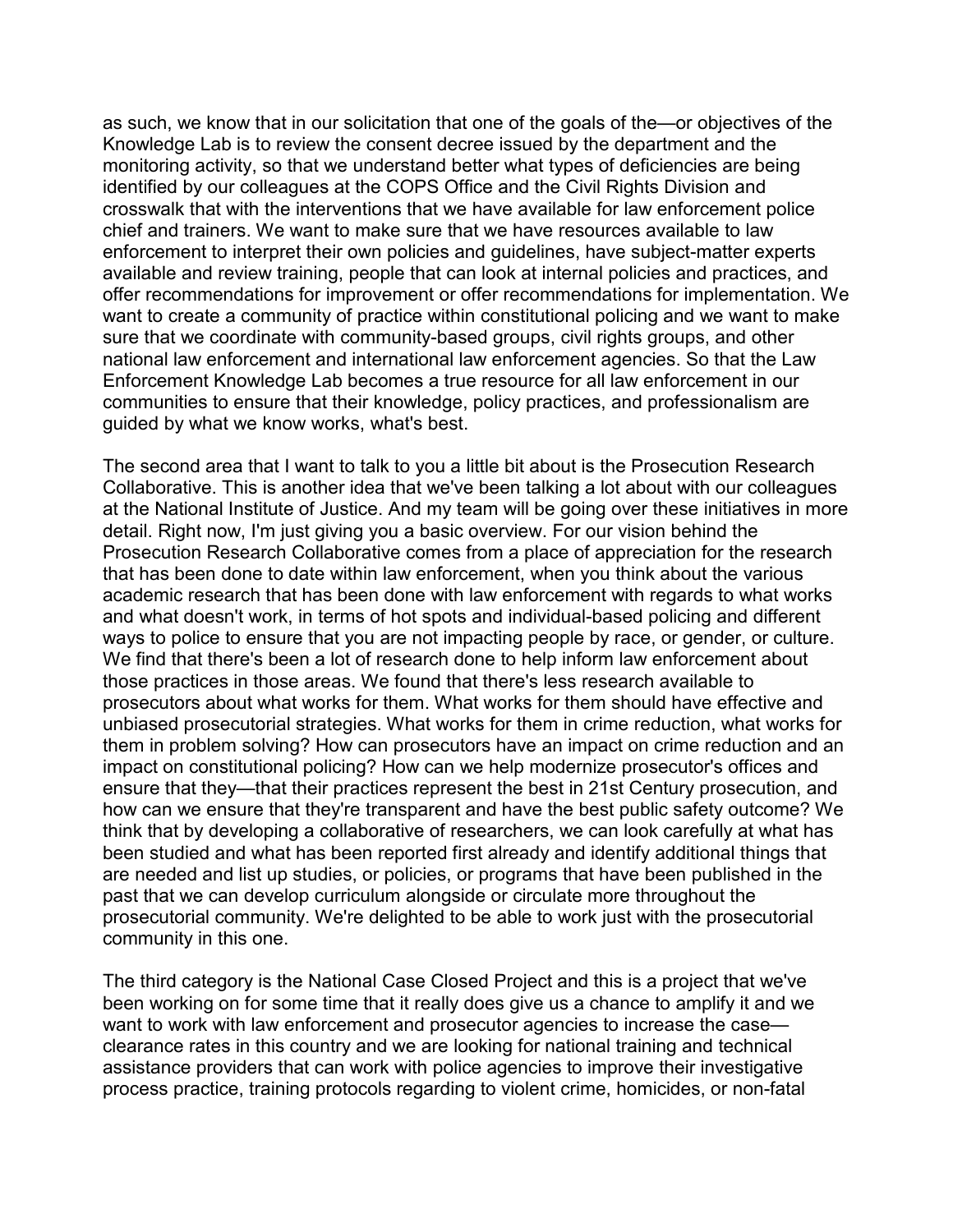shootings. Really parachuting in, and providing in-depth consultations and assessments in implementing and developing recommendations. And then the final category that I want to talk about too today is something that we dreamed of launching for many years and we're so excited to bring it to you and that is the Crime and Corrections Analyst in Residence Program. This program enables us to establish a strong footprint for BJA and the country in the area of collecting information regarding crime analysis, collections, and analysis in correctional facilities. And having those resources available, new resources created, old resources revised, but most importantly, we have a vision for having a cadre of subject matter experts available to work in-house with police agencies in a hybrid or virtual model, almost like you—what many of your children participated in over the pandemic. And in this way, we see a cadre of crime analysts being available, jurisdictions signing up and saying I would love to have your engagement with our—the Analyst in Residence Program. The analyst would, you know, go to the location initially, conduct an assessment, and then work with that crime analysis unit on those—on those areas where they need to improve, maybe support the crime analyst in COMPSTAT or their crime reduction meetings, help them prepare for those meetings, review the materials off of suggestions to improve those materials. So we're really excited about the opportunity to have this kind of hybrid model where we have an expert on-site for a week or so a quarter, maybe a week a month and then back to their office to be providing a support virtually. We think it'll be a really effective way for us to build capacity for individual agencies as well as national capacity for this. And so I'm going to stop there.

Those are the big items for today. I hope you can tell that we're really excited to be able to offer those four categories. I'll also mention that our visiting fellow solicitation is open as well and visiting—and that's not going to be covered during this webinar but the solicitation is open. We have 12 visiting fellows. We're inviting 12 individuals to BJA to work with us and the field in priority areas for this administration. Anything from a visiting fellow with regard to substance abuse disorders, Sixth Amendment, behavioral health. We're looking for an individual who's fully incarcerated to help consult with us on improving corrections and reentry, rehab Elimination Act, we're also looking for—visiting fellows to help us support the National Law Enforcement Knowledge Lab once it's launched. We're looking for a visiting fellow to help us develop strategies to prevent and response about a crime, and hate crimes as well. So I think what you'll find is these are all very external focused opportunities. They are extremely complicated in that I think for them to be successful they're going to require a lot of collaboration, you know, of various stakeholders to come together to be successful applicants for these initiatives because they are fairly broad and require some various skillsets that we're looking for creativity, we're looking for innovation, we're looking for collaboration. And so I'll pause there and send it back to Becky and I hope that you enjoy the rest of the webinar and I think everyone will go into much more detail now on these finer points and thanks for listening and thanks for your interest.

BECKY ROSE: Kristen, thank you so much for that welcome and vision. And I—as you guys can tell, we're all very, very, very excited about this solicitation and this program and also the fellow solicitation. Just a quick note on that, there is actually going to be a solicitation webinar on that next week on the 14th. You should see some announcements from BJA this afternoon and later this week announcing that webinar on the fellow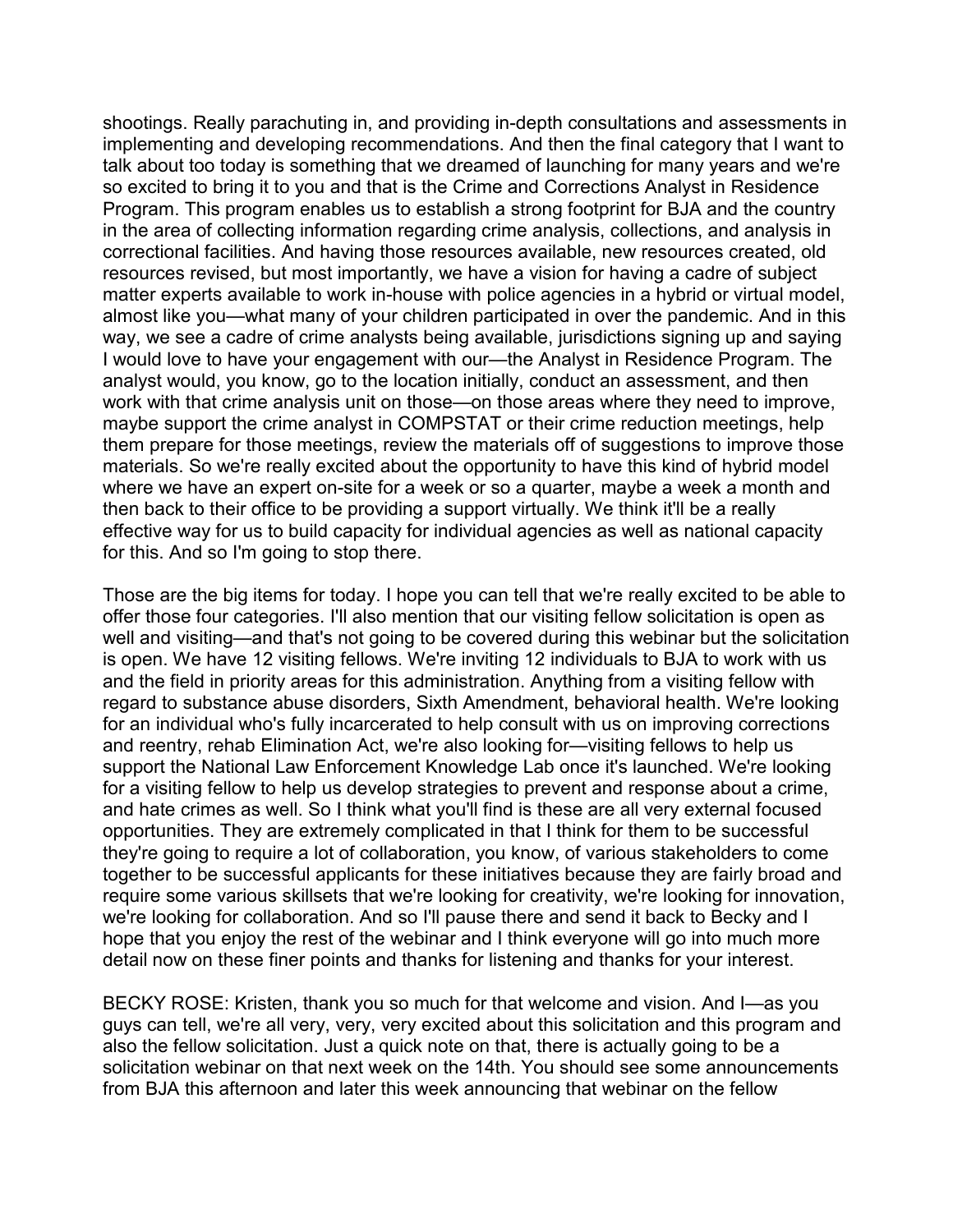solicitation which Kristen just described, so thank you again, Kristen. So we are going to get into some nuts and bolts, you know, some of the stuff that Kristen mentioned, we'll talk a little bit about the funding amounts and different eligibility and other requirements for each category as well. So just to kick us off with some of the logistics around this eligibility and other details, this is all information that's listed directly in the solicitation but we've highlighted them, a couple of these sections for you all. So the eligibility for profit organizations and nonprofit institutions of higher education and then I'm not going to list the whole section there but this is on the cover page of the solicitation. We also will consider applications under which two or more entities would carry out the programming. So we encourage you to consider partnerships across all these categories. Especially, you know, we think that some of these categories are going to require a significant coordination with partners in the field. So we do encourage entity, you know, joint applications with one applicant being the lead applicant. And then, sorry, one other detail—a couple other details. So just a reminder, the purpose of this solicitation is to fund national in-scope training and technical assistance. So that we're seeking eligible applicants that can provide this national in-scope TTA that align with each of the four categories. We are planning for an award start date of October 1st, with a period of performance for 36 months. The total amount to be awarded under this solicitation is around \$8 million. We will provide the breakdown as we get into the category specific information in a minute about the funding levels for each category. We do expect to make the awards under this solicitation as cooperative agreements and that means that OJP and BJA will have substantial involvement in carrying out the award activities.

Now, we're going to transition into a little bit more detail about the different categories. Kristen gave us her vision for these categories and kind of what was driving the decision to make these funding opportunities available. And then we're going to hear from our colleagues to talk a little bit more in-depth about the categories and what we're looking for. So for category one, I'll go ahead and turn it over to Cornelia Sigworth. Cornelia?

CORNELIA SIGWORTH: Hi, everyone. So you heard already about the National Law Enforcement Knowledge Lab from Kristen and I think she gave a pretty comprehensive view of the goals and objectives. So I'm not going to spend a lot of time on this slide. I'll probably just move forward and go over the particular deliverables of this. So you can find all the deliverables on page six of the solicitation. Please do review the list carefully because there are a lot of them. And the funding amount is set at about three—or not about, it is \$3 million and so that's the ceiling. And then there's a special provision related to this one that talks about, if you have it—we definitely want a dedicated full-time project person on this award. And if you happen to be a D.C. applicant or have a D.C. office, we may ask that that person be assigned to come and work in BJA's offices as part of the work that we're doing. And I think that speaks to the closeness that we expect and collaboration around this project, and the fact that we, you know, need a dedicated fulltime person, this sort of level of activity that we expect in this project. So let me just quickly go over some of the deliverables that are listed again on page six. But number one is really to create this dedicated infrastructure for the National Law Enforcement Lab. This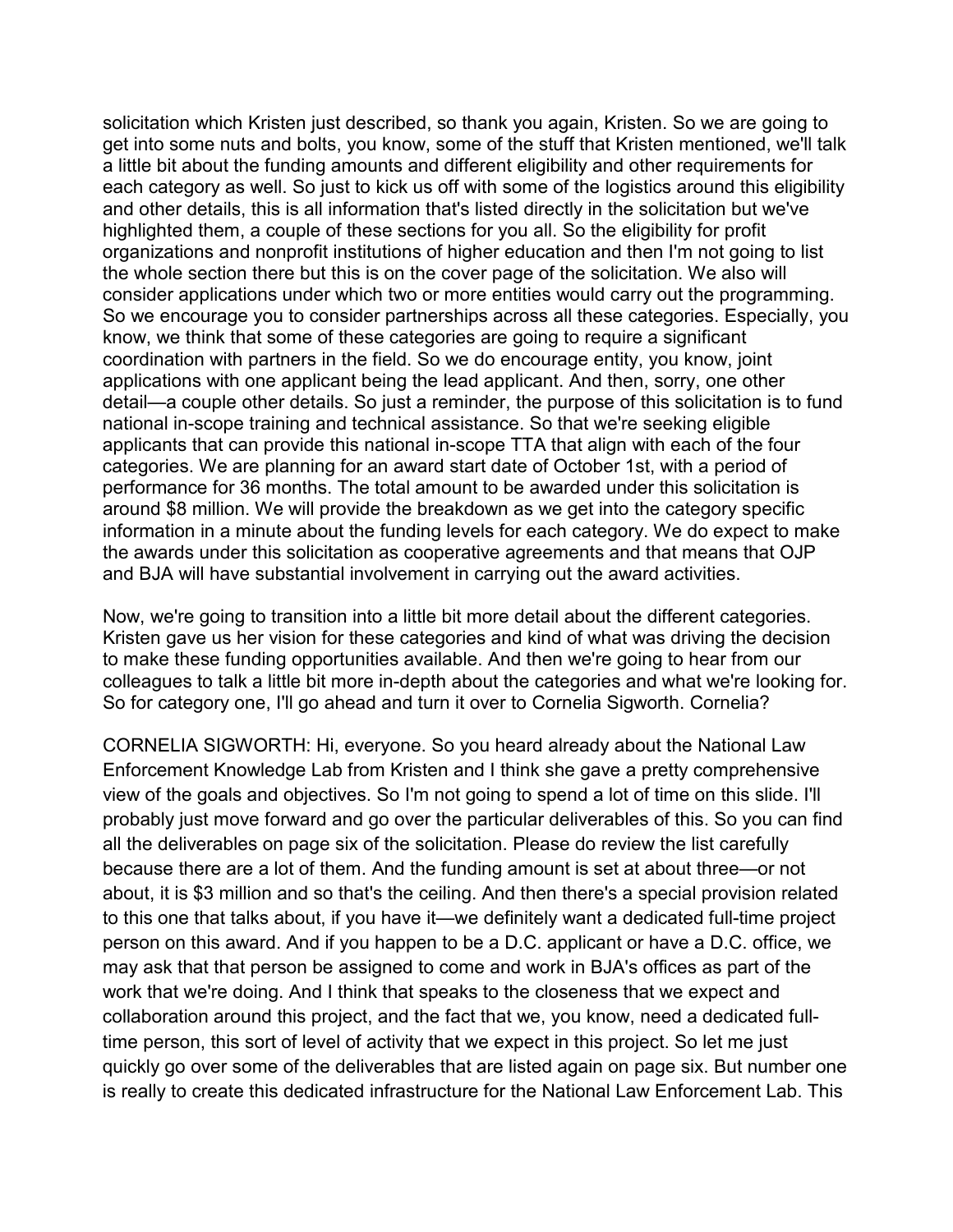includes building an online—robust online presence independent of any existing websites. So we don't want this buried in any other organization's website. The purpose of this is really to prioritize law enforcement knowledge, policies, and practices. And this online resource, and repository, and infrastructure will house all the other parts of this project. Second, we want to provide from this project modernized training focused on constitutional policing and evidence-based practices. Kristen talked a little bit about that already. You know, the topics of this training would be developed in partnership with BJA as we work through the awards—the award and sort of work through what the needs of the field are, and what we learned from the other parts of the award. But we would want the capacity to deliver that training in-person online for scenario-based where it's appropriate and that it, you know, the curriculum is evidence-based and standardized across the project. Next, we have an on-demand review and assessment of practices, protocols, and training by subject matter content to—for training that departments might be offering, so this comes up a lot for BJA. People develop their own training and are curious about whether or not, you know, that training is solid training. So while we wouldn't be giving it a green light, we would want to make sure that it has the review of the subject matter experts. And that those experts could make recommendations appropriate to that training based on the information that we're collecting throughout the rest of the project. And we would want an advisory group to help coordinate all the efforts of this project, that advisory group would include members from other DOJ entities including the COPS Office, and Civil Rights, and NIJ, as well as national stakeholders. And as part of that advisory group, we would want them to come together on a regular basis. Obviously, during the time of COVID, it may not be possible to bring everybody together in person at each meeting, but we want to make sure that there is a budget for some in-person meetings. And that this advisory group is comprehensive in nature and in terms of who the participants are and that would be reviewed and approved by BJA. We want to maintain develop and maintain model policies for departments and practices. So we would want to work with law enforcement, this advisory group, to develop these specific guidance, and standards, and models, and policies, and practices that we would maintain and that they would be updated, that they would have the support of law enforcement and non-law enforcement stakeholder groups. And that we have to ensure the standards, and policies, and practices are available on this—in this online repository.

Another key element of this, as Kristen already talked about, is looking at the existing consent decrees and the existing works that the COPS Office has done, and understanding where those deficiencies are and how we can—what products we can create to help move the field forward in those areas. And so really maintaining a searchable database of those consent decree findings and linking those specific findings back to resources so that we're always providing a tool whenever we are able to identify something that is a need of the field. We would want to maintain a cadre of SMEs that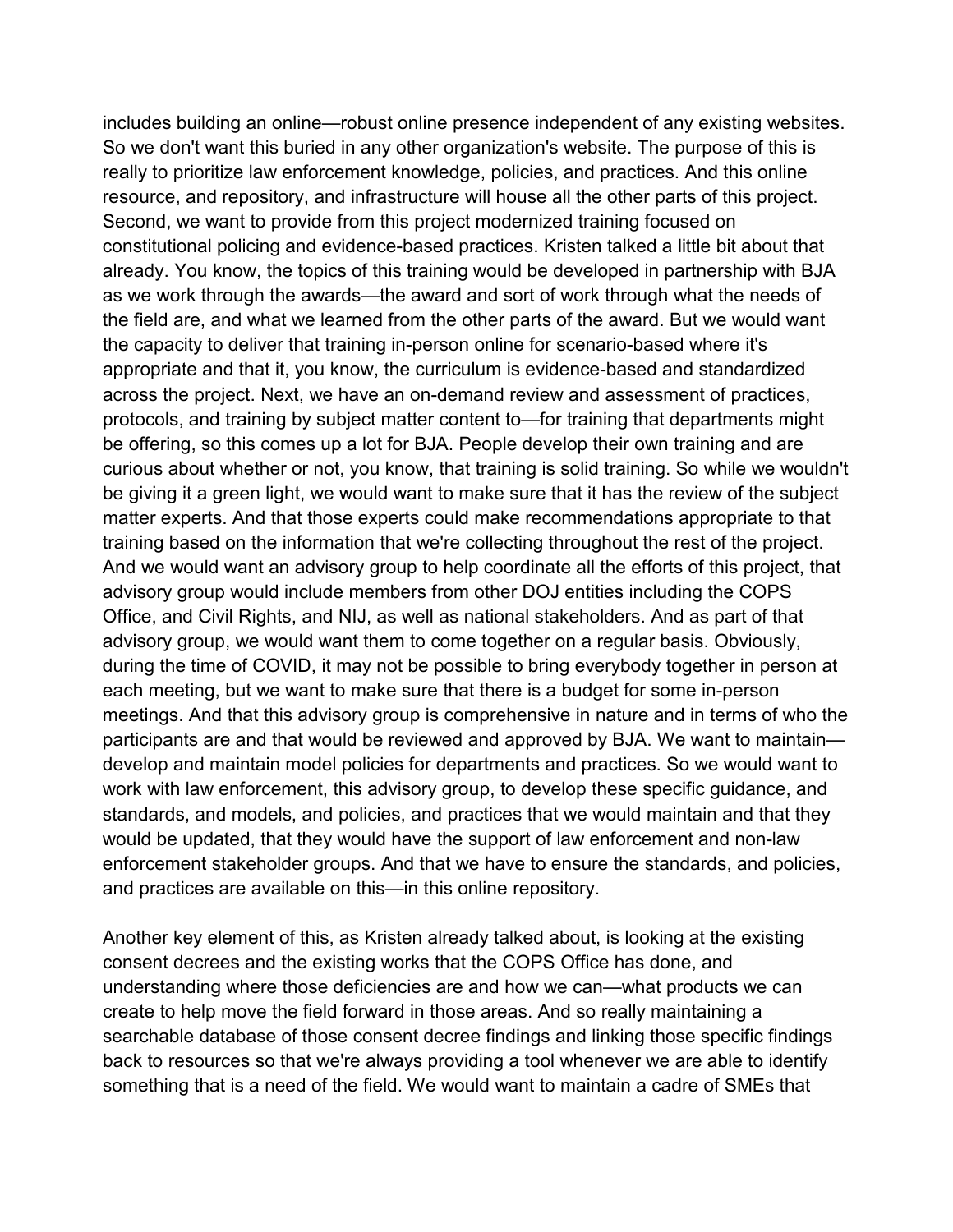could be used on-demand within departments as needed. So if a department has a specific training and technical assistance request, we would be able to send that SME out to work with that department, whether that's reviewing training, whether that's reviewing policies and protocols with them, whether it's assessing something of particular need for that department. We would want to make sure that we're coordinating all of our outreach, and all of our marketing, and all of our activities with the international organizations that work in this space already and that we're not recreating or duplicating efforts that are already out there. So that's going to require involvement of a lot of professional policing associations, going to the meetings, going to the research meetings, and sending subject matter experts on our project's behalf if we don't have the expertise within the project ourselves. We would want to be able to provide cost-benefit analysis to departments who are looking for that at their request. And then lastly, just a part of the project we might want to host in-person events, host community practices, and host webinars, other educational opportunities to really share with the field what we've learned to the rest of the facets of the project. And then this last bullet on page six does talk again about the staff person that I mentioned that at the beginning of the talk, it's really not well-worded so I apologize upfront for that. But what we're really trying to say is that we feel it's really critical to have a mid-level, mid-career, sort of, dedicated staff members full-time to this project that BJA can really rely on and turn to. And then again, if you're in the D.C. region, that person may be able to be onsite. That is, it doesn't give anybody a leg up in the application review process if they're in D.C. or not, it's just something that's may be an opportunity, if it so turns out that way and I think that's about all I have, Becky.

REBECCA ROSE: Okay, thanks. Tammy, on to you for category two and three.

TAMMY BROWN: Good afternoon, everyone. I'm Tammy Brown and I'm a Senior Policy Advisor and I have the privilege of overseeing both categories two and three. Category two is our Prosecution and Research Collaborative. And as Kristen indicated, this is really about trying to identify for the prosecutors throughout the nation what works, what best practices are, and what is needed so we can help build that for them in the future similar of what we've been able to do for our local law enforcement. So the goal of this is really to work in partnership with our nation's prosecutors who are really experiencing increase in violent crime, to identify current research as well as those knowledge gaps regarding prosecutorial practices that ultimately will improve public safety and help us build that trust within the community. And that's something certainly we know that our prosecutors struggle with and it's something that is much needed in the field. So we're hoping through this initiative, we will be able to have some end products that will assist the field in addressing those issues. The overall objectives are really, again, just looking at related research, what already exists in the field, identifying best practices, so looking at programs within prosecutors' offices, potentially evaluating them, surveying the field, looking at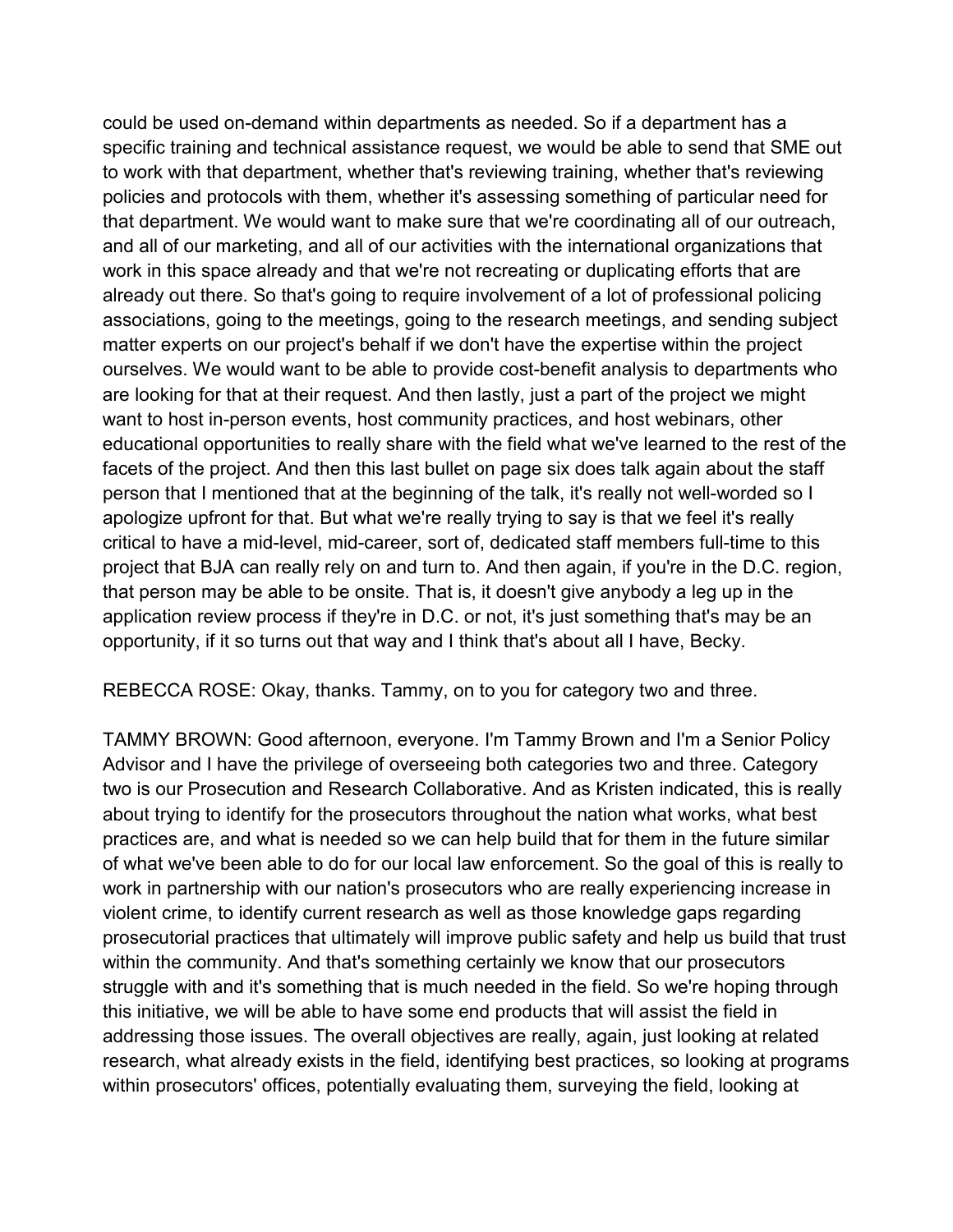unbiased crime reduction, and identifying areas of future research that may be needed for prosecutors' offices. Certainly, we would anticipate and expect that this provider would create products and tools for the field based on the research and their findings. And also, again, that focus on violent crime, which is so critical when we're looking at how we address violent crime to take into account the perspective of our victims and our survivors. So this project really must focus on jurisdictions that are, that are experiencing that precipitous increase in crime and is a requirement of this solicitation for category number two. The specific deliverables are listed on pages six and seven. I'm not going to read them all but they're all in the spirit of the overall objectives that I just covered. The—we anticipate to award one award in the amount of a million dollars. And similar to category one, if the applicant happens to be based in the D.C. region, we would potentially expect them to be onsite at BJA working hand and glove with us, potentially 40 hours a week. And really having that dedicated person assigned to this initiative that can help us for all the reasons that Cornelia already articulated for category one. I do want to emphasize that priority will not be given to individuals in the D.C. region based on that, but it is something that we would expect if the applicant is, you know, within reach of our office and somebody that we could work closely with and, you know, have that in-person regular interaction.

The next category is obviously category number three. And it's very straightforward and exactly what Kristen articulated this work that we've been doing for some time, and it's our National Closed—Case Closed Project. And then—and it's really about just helping departments improve their investigations to enhance their clearance rates. We all know that enhanced clearance rate is a big way to drive down violent crime. So we would anticipate that this provider would go onsite to jurisdictions again that have a precipitous increase in violent crime, provide assessments, look at what they're currently doing, and provide them with recommendations on how they can improve their clearance rates through their investigative processes, practices, and protocols. This particular initiative, again, we anticipate to award one provider in the amount of a million dollars and you can find the overall deliverables for this particular solicitation on page seven. And with that, I'm going to go ahead and turn it over to my colleague, John Markovic, who's going to close us out and provide you with the information regarding category four. John?

JOHN MARKOVIC: Right. So, the fourth purpose area under this solicitation has the goal of expanding the use of data analysis in both law enforcement and correction settings. So, it's the Crime and Corrections Analysts in Residence Program. And Kristen gave a great overview of this. We expect that the applicants here would maintain a cadre or a bullpen of subject matter experts, crime analysts, intelligence analysts, management analysts, and have experience in correctional institutions to provide in residence service to law enforcement and corrections department throughout the country. The applicants should be able demonstrate how to establish the capacity for law enforcement--on the law enforcement side. Let me talk about that first. The applicant should demonstrate how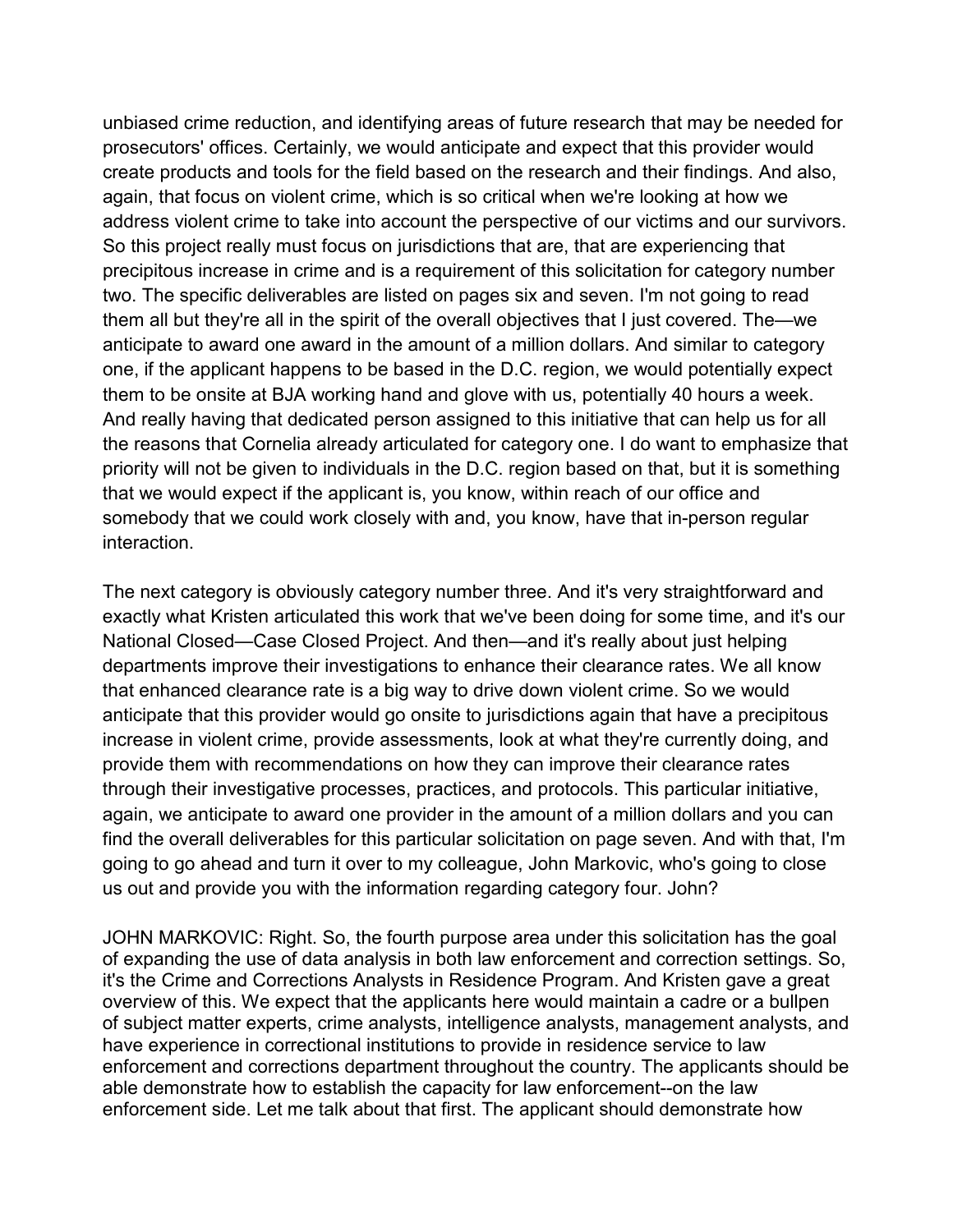they'll build and establish law enforcement analysis and jurisdictions that have experienced precipitous increases in crime. You need not identify those sites and that's part of the reason for the cooperative agreement, you'll be working in tandem with BJA and the principles for BJA in identifying those sites where there have been precipitous increases in crime and where there's an appetite and a need for enhancing crime and intelligence analysis. So the applicant would, kind of, follow suit in what we often do in some of our other programs, the Public Safety Partnership Programs, the Strategic Placing Initiative, Project Safe Neighborhoods where we provide assessment of and recommendations to law enforcement agencies about their crime analysis practice, but it goes a step beyond that. As Kristen mentioned, we'd expect the people to parachute in and be embedded analyst in those institutions, either in person or remotely or maybe a week every month or a period of engagement, let's say, for four months based on the scope of the needs. But it would be very much a hands-on embedded program, so the applicant would have a cadre of those analysts at hand. And then, once those Senior Crime Analysts—we're expecting seasoned people, seasoned crime or intelligence analysts would be embedded in the sites to help and develop traditional crime analysis projects to focus on problem solving and crime reduction strategies and they work closely with the department personnel to enhance, establish, expand their current capability, fill in the gaps. So, then on the correction side, the applicant should provide a similar cadre of seasoned analysts. They could be management analyst or corrections analyst with experience on this side of the equation. We're not looking for correctional agencies. With the—where the jurisdiction has precipitous increase in crime, it needs to be focused on institutional corrections and state corrections agencies. So, instead of a crime analyst, there'd be a corrections analyst and institutional management analyst, so again would work closely with the correctional agencies and their leadership to enhance the analytical capabilities that are included some of the standard corrections analysis like projecting institutional populations, analysis of inmate populations, descriptive analysis, needs assessments of inmates, risk assessments, any of those analytical tools that corrections analysts often do. One of the provisions in this is that we hope to expand this in years coming up. So, we'd expect that the entity should be able to take that out of the institution eventually should BJA elect to support corrections analyst in community and field settings and so a community corrections. So the corrections analyst would create tools that drive operations, and as I said, they should be able to work towards community supervision tools in future years, but not necessarily in the immediate years. Next slide, please.

So, there is a more extensive list of deliverables on page seven and eight of the application. Each of these, like, of the fact that, you know, this would be a—basically, the applicant would establish a national crime correctional analysis, technical assistance program, and support all aspects of that program. As I mentioned, they should maintain a cadre of subject matter experts in both those fields. They would be developing tools, strategies, resources for those various types of analysis. As Becky mentioned, you know, partnerships are encouraged given the breadth of coverage in this area on both corrections and on—crime analysis partnerships would be encouraged. Again, for crime analyst, we are looking for a precipitous increase in crime. For corrections analysis, we wouldn't be looking for that and we will be working with you as if in a cooperative agreement and identifying those sites for crime analysis where there have been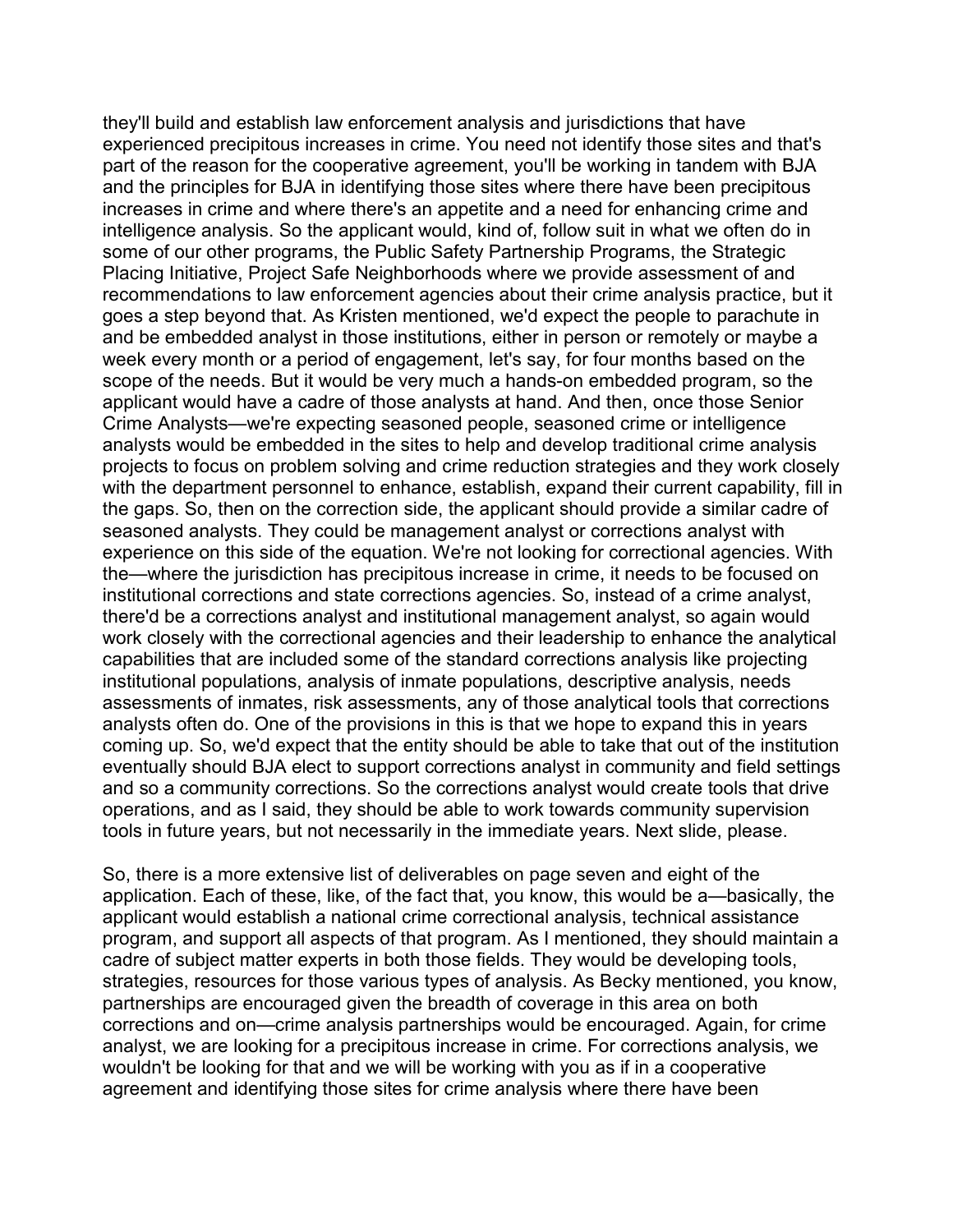precipitous increases in crime and where the leadership in that organization is poised to work with you with the applicant with the TTA providers in upgrading their crime analysis capacity. As Kristen mentioned, I think you can be inventive. You could propose hybrid models that combine both in-person and virtual training as we're coming out of COVID. I think we've learned a lot about how to maximize virtual training but sometimes it's nothing like in-person training. So, fill that in. We would want—we also want in this solicitation, one of the deliverables is to provide for more ad hoc provision for ad hoc analysis where it may not necessarily be engagements of four weeks, but there may be agencies that need more specific assistance, ad hoc assistance, so the subject matter experts, the cadre of analysts should be able to provide support for that as well. The funding amount for this award is \$3 million. So the single applicant who is applying for both the Crime and Corrections Analyst in Residence Program should split the budget about \$2 million towards crime analysis with law enforcement agencies and \$1,000 towards institutional management analysis with state correctional departments. And both Cornelia and Tammy pointed out we are looking for any agency with—that's in D.C. or had their presence in D.C., we've been looking for them to commit to providing on-site personnel, mid-level management personnel who can work closely with us in this collaborative engagement in cooperative agreements. And with that I'll turn it back to Becky.

REBECCA ROSE: Thank you John and thank you Cornelia and Tammy for going through this specific category information. I really appreciate it. I'm going to jump into a couple other kind of logistical things. I'm going to kind of go through these slides pretty quickly because I do want to leave some time for Q&A at the end. I do see some questions that have come in. So, again, just a reminder, please type in your questions to the Q&A box and I'll get through those and read through those in a minute. So, I do see some great questions coming in and we will get to you in a few minutes, so thank you for that. So, just some other details to share with you all. There's no match requirement for this grant. I already mentioned it's a 36-month—we're planning for a 36-month grant period. The submitted budget should be complete, cost-effective, allowable, again, make sure to tie your budget to the expected deliverables, and how your plan for implementation of those deliverables, and they all should be related to those objectives and goals.

The application must include if you're familiar with OJP solicitations, you know, that there is always a reference to what it must include to get through the—to the next phase of kind of review process within OJP or BJA. For this particular solicitation, you must include an abstract and narrative and a budget detail worksheet and budget narrative, which is actually online this year via JustGrants. I see a question actually on referencing the online form, which I'll talk about in a minute when I get to the Q&A. So, within the solicitation, there's actually a section called Application Elements and Formatting Instructions within— I'm sorry, the Application Resource Guide. This has a great kind of information for you and all the different elements that are required. And then we also have the checklist you typically at the back of the—or at the end of the solicitations as well.

The program abstract has some requirements, no more than 400 words. And your—we want you to summarize the proposed project, including the service area who will benefit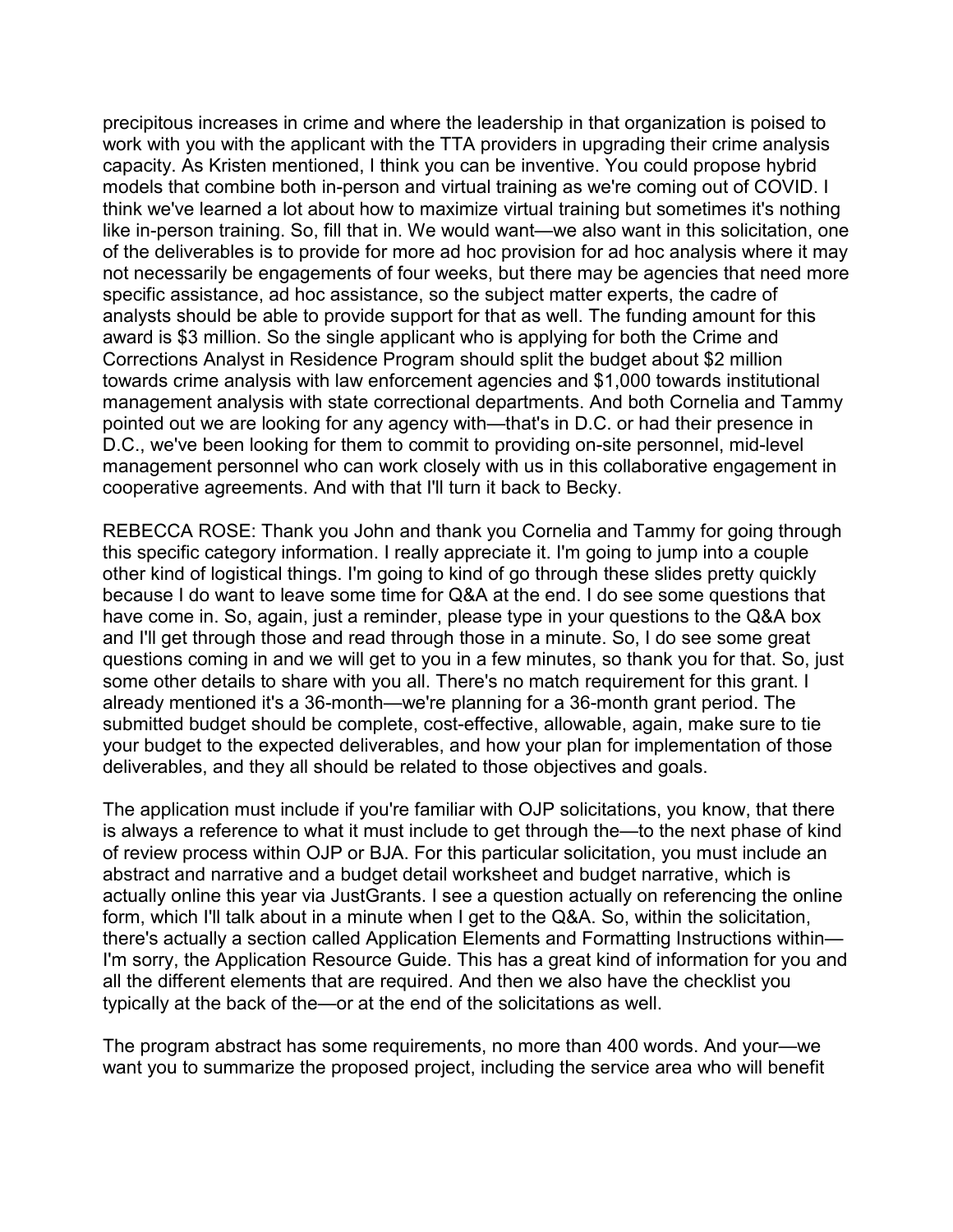and the primary activities, products, and deliverables. You will be submitting the abstract using a web-based form on JustGrants.

The project narrative formatting specifications for this solicitation, it's not to exceed 12 pages, double-spaced, that standard font, one-inch margins, use of the sections and structured format are preferred. So in the solicitation, we lay out the different sections we want you to respond to. So it's really helpful to us and our peer review team that go through these applications if you're following that format and the sections that we ask, because that's how we rate your applications, which I'll touch on in a minute. Attachments do not count against the page limit. So for example, if a timeline is required that does not count against your page limit. So just again, a note to closely follow the format as we have it laid out in the solicitation.

Project narrative topic areas, the description of the issue or related to the kind of research—the prosecutor research project would be the statement of the problem if research is involved, so that would be the first section. The second section of the project narrative would touch on project design and implementation. The next session—section is capabilities and competencies and then the next section is planning for collecting the data required for solicitations performance measures, which I'll touch on in a minute a little bit more. So, these are the different sections that we hope to see in your project narrative and there's a description of each of these sections within the solicitation that helps guide you in drafting your application.

For the performance management and reporting, excuse me, you actually award recipients will be required to submit performance measurement data in what we call the BJA TTA Reporting Portal. This is a reporting portal for our TTA providers or cooperative agreements, which I mentioned in the beginning of this presentation. This will be—these awards will be issued as cooperative agreements that will track your TTA activity and the metrics associated with those.

Attachments, again, all that are mentioned in the solicitation, but just to, kind of, keep in mind this checklist of attachments if applicable, indirect cost rate agreement, tribal authorizing resolutions, again, if applicable. Research and evaluation independence and integrity form, MOUs, letters of support from partner agencies or subrecipient agencies and research partner letter of participation, if applicable.

This breaks down the different criteria that I mentioned. The first four bullets are going to be included in the program narrative. And then the last bullet is the budget, which is a separate attachment and submitted on an online form in JustGrants. So, what this gives you right here is the breakdown of each section in what in the rating, the criteria and the weight that each section has. So, keep this in mind as you're drafting your application. So you can see here for example, project design and implementation is weighted at 35% and capabilities and competencies is rated at 25%. So we at BJA have obviously identified those two, you know, sections of your program narrative as pretty significant sections to understand how you're going to implement the project, design the project, and how you can carry it out. So keep that in mind as you're drafting your program narrative, you know,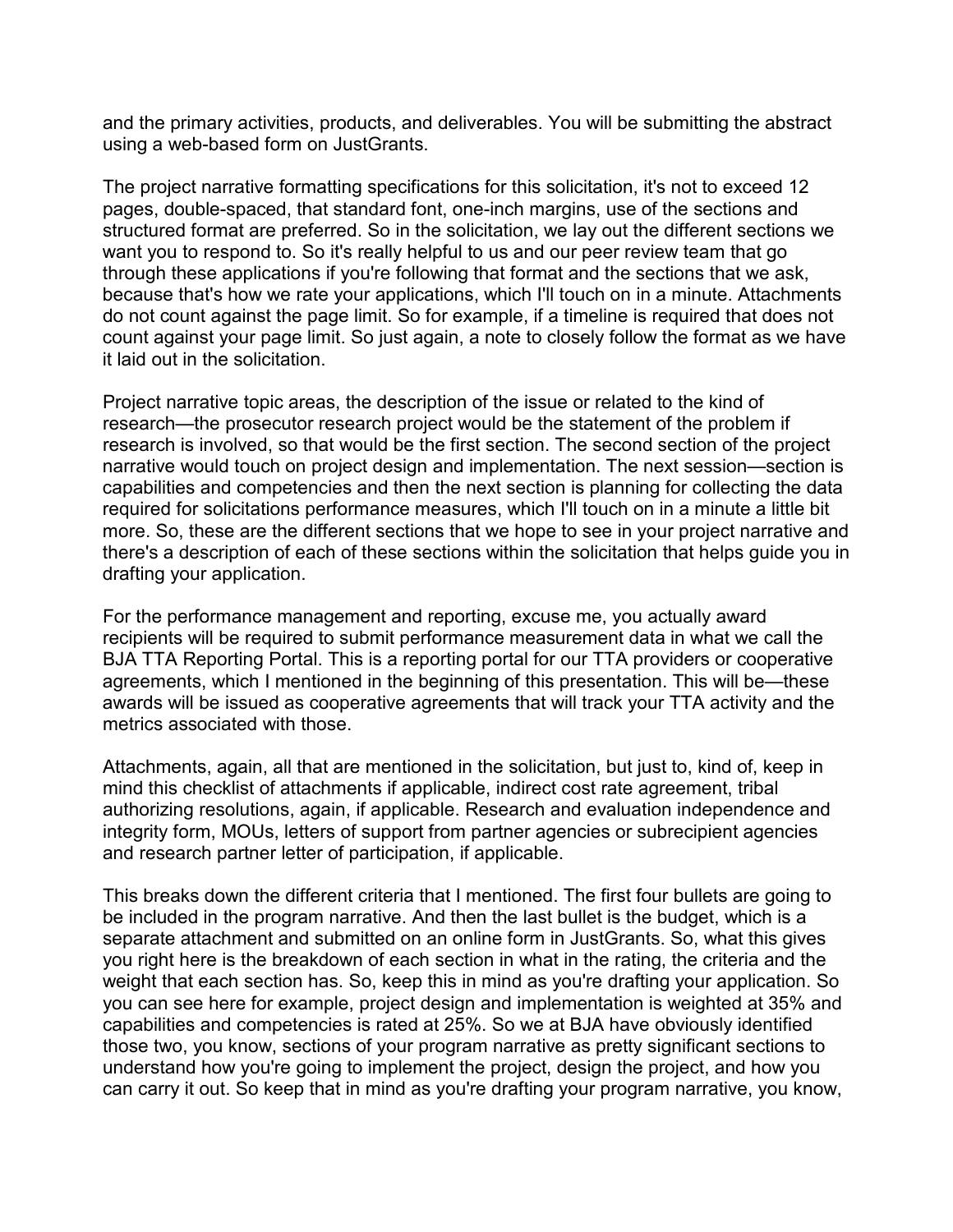a recommendation is to spend a good amount of time on those two sections and then and then you'll see the budget at 20%. So again, kind of, gives you a sense of where we're looking in terms of the key areas and in rating your application.

So, just to, kind of, talk about what to do next if you haven't already done this, you do need to—it's—there's kind of like a lot of steps you need to follow. But prior to registering with Grants.gov, you do have to acquire a DUNS number. Hopefully, many of you have already done that. Acquire or renew registration with SAM, which is System for Award Management. And then you do need to register with Grants.gov. This involves a couple of steps which is acquiring an AOR or the Authorized Organization Representative, and then getting that confirmation from a E-Biz POC, there's a lot of acronyms here but there's a lot of steps to follow so we want to make sure that you pay attention to that in the solicitation, you know, you're noting the deadlines that we have, the two-step process that we have, and you're making sure that all these steps are in a row before you reach those deadlines well in advance. So I would get started on this kind of stuff now.

So as I just mentioned, it is a two-step application process. Applications will be submitted step one, in Grants.gov, you're going to submit your 424 and your SF-LLL through Grants.gov. And then the step two which is the second deadline for it, they'll be submitted—you'll be submitting your full application including attachments. So the program narrative, the abstract, the budget, and any other attachments which we've—we talked about previously, will go into JustGrants. So again, read the solicitation document very carefully so you know where you're submitting and when.

So I mentioned earlier that we do have—for all of our solicitations at BJA, we have the application submission checklist, you can click on this link when you get these slide deck. This checklist gives you an idea of kind of how to prepare to apply, some of those kind of pieces that I went over, the DUNS number, the SAM, all that stuff, talking about what it means to complete the first deadline in Grants.gov, what is that—what are you going to have to have in preparation for that and then getting ready to submit in JustGrants and completing, and reviewing, and certifying your application in JustGrants and some other tips. So definitely would bookmark this if you're not familiar already with this checklist.

And then we also have the JustGrants application submission resources, we have a lot of videos that I see actually posted, our colleagues have posted them in the chat section here, so a lot of e-learning videos that provide kind of job aids, you know, videos that go over the application checklist, and other resources, you can see the list here and as I mentioned those are all posted in the chat function, thank you Tammy for doing that.

So this just gives you an idea of how to stay connected, obviously you've heard about this webinar so you probably are on, you know, BJA's Twitter page, or Facebook page, or you know, get our announcements via email but just remember, if you're not already getting our announcements regularly, these are different ways to stay connected. So any other solicitations that we have coming out, the fellow solicitation that we mentioned is already out on the streets but we'll be announcing the webinar shortly this afternoon, that'll be all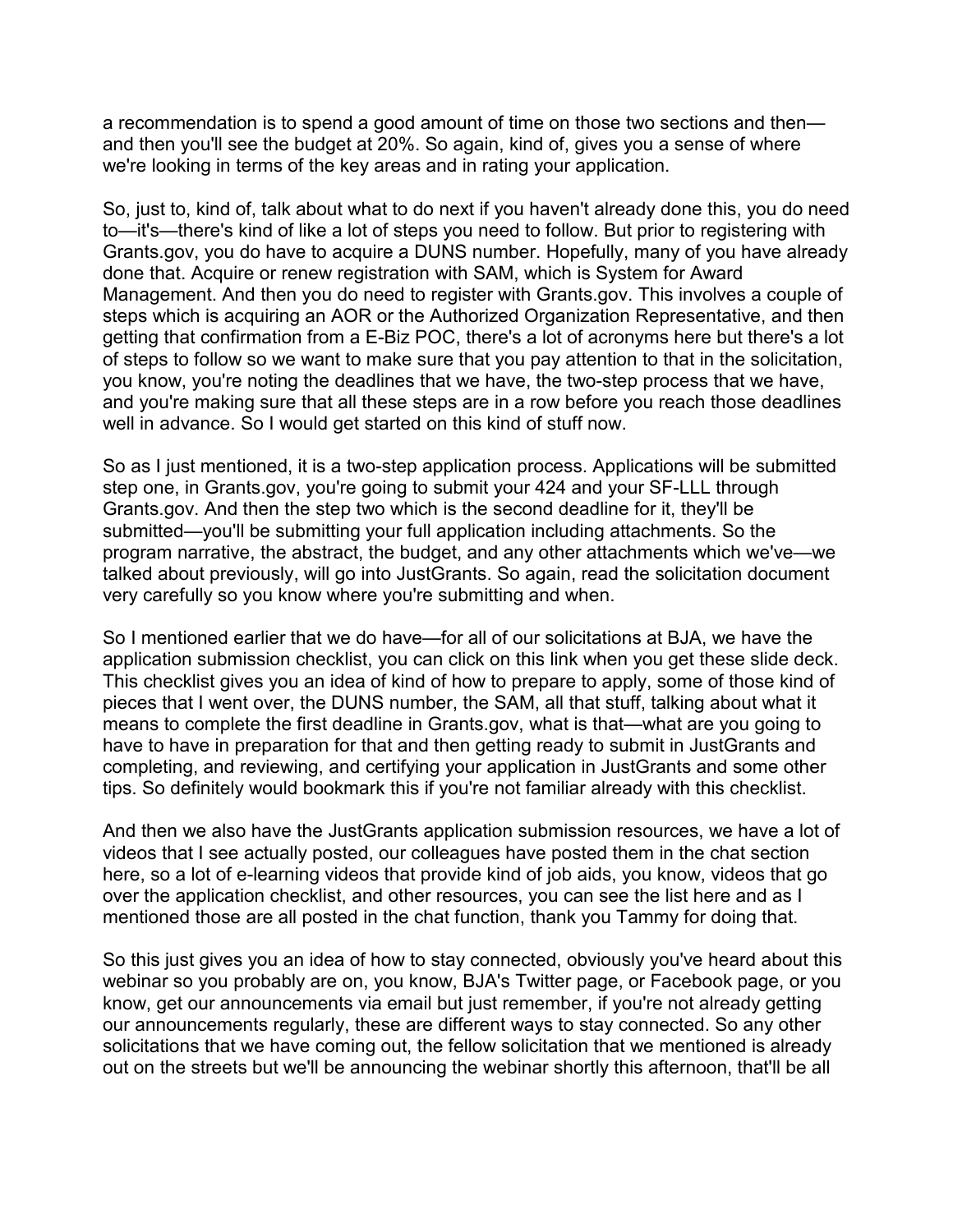shared via these different mechanisms. So make sure that you're connected to a variety of different mechanism, whatever your preference is.

And then most—sometimes, most importantly not only understanding the grant or solicitation requirements is having these kind of numbers on hand for technical assistance. So with our two-step application process, we want to make sure that you have the information on hand if you run into technical issues. So Grants.gov numbers are shared here, and then the JustGrants numbers are shared here, you know, when you're submitting the full application, and then finally the third thing listed here is an email for the OJP Response Center. So what's important is if you are having technical issues, you want to make sure your kind of first step is the appropriate number for either Grants.gov or JustGrants, but you also want to report this information, you know, as we're approaching deadlines to the OJP Response Center. The—as much information that you can provide to the OJP Response Center on any different technical issues, you know, this is the most helpful to us as we approach deadlines. So keep all these numbers, they're all listed in the solicitation I think on the first or the second page so they're all there, you don't need to write them down but please keep these numbers on hand if you're running into any technical issues. I'm going to share our colleague's contact information at the end of the presentation, but again, the OJP Response Center is also there to answer programmatic questions or just talk a little bit more about the solicitation and what might be required. So another great kind of one-stop shop for you to go ask any questions that you might have and then we see that in the chat feature, thank you.

Okay. So I went through those slides because I want to make sure to get to your questions. So let me go into our Q&A here and start reading through some of the questions. I see some in here. So thank you very much. And John, and Cornelia, and Tammy, I'll just ask you guys to be ready because I see some category-specific questions here for you. So our first question from the list, I'm going to answer one part of it, the second part of it, can you share the budget form required to be submitted for category one or is that not released until we submit our Grants.gov application? You actually can get a kind of sneak peek of what will be required in the budget form through JustGrants, if you go to the JustGrants DOJ website, there's something called a job aid reference--job aid reference guide which is on the application submission. So for you all, as potential applicant submitters, you have a guide that helps you kind of look through or kind of think through step by step process, it's a large document, it's 85 pages. So it's not, you know, super fun to read but you can search it and you can search for budget, there's a whole section on the online budget form. So in years past, we used to have a form that you would upload as an attachment but in JustGrants you'll be filling out an online form that is built into the system. So we don't have a form that we can share with you Melissa but you can go to this job aid guide and actually search for the budget and they'll give you the different sections that you will be asked for. So please keep in mind that job aid for you all, so Cornelia though, we have a question on category one. Are there minimum qualifications for the fulltime project manager required for category one, is there a maximum salary cap?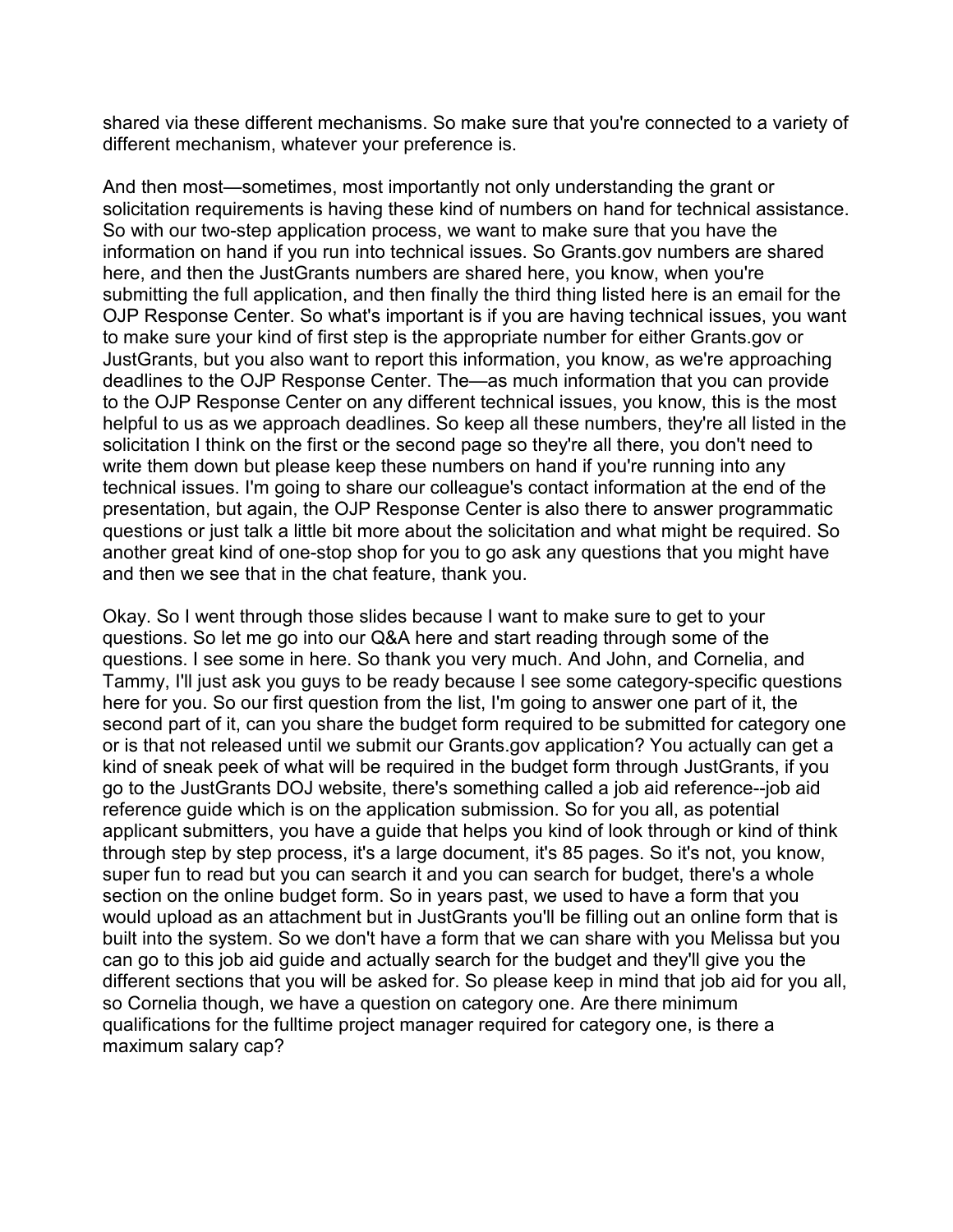CORNELIA SIGWORTH: And so we don't have set out criteria other than say we expect the person to be at least some mid-career midlevel professional with the subject matter expertise to carry the project. So we're not looking for a research assistant level person as the main lead on this project and then in terms of salary cap, there's a specific to this category.

REBECCA ROSE: Thank you Cornelia. We're going to stick with you, another question on category one from Tyler. What is the expectation for being a host in-person events or training? Will there be any special consideration given to applicants based on things such as proximity to an airport, lodging availability, or the ability to host more than 100 participants for example?

CORNELIA SIGWORTH: No, there won't be any special consideration based on those factors. I think the expectation is really just about being able to organize and coordinate those kinds of in-person events and trainings, not that they would necessarily need to be hosted in the applicant's facility, we would be using government facilities or no cost facilities for that activity.

REBECCA ROSE: Thanks Cornelia. So the next question is related to category one, I'll go ahead and answer it but the—Mercedes says thank you to everyone at BJA. So thank you for being here. She wanted to ask about small business eligibility, are these opportunities not available for small businesses who are experienced in the field and are partnering together to do the work? So small businesses would be eligible as long as you have the experiences required, if you look on the front page, I think it's—there's some, you know, specifics about for profits or nonprofits, I'm not sure that says anything specifically about small businesses. So this would be awarded as a cooperative agreement. So it's not a contract where we're, you know, kind of setting aside things for small businesses versus not. So, you know, just take a look at the cover page for eligibility and, you know, make sure that you kind of fit within some of those criteria and then, of course, would be, you know, relevant to your experience as you—as you demonstrate in your application. And then, yes, this agreement is a cooperative agreement and would be in full collaboration with BJA staff members. Thank you Mercedes. Oh, we have another question here. I'm going to read it out loud, I also want to inquire about the exclusivity of a website for the training, would this be a designated space or a hub that is inclusive of an internet system for participant access and organizational management by BJA, or would this be a continuous endeavor maintained by the advisory group? So Cornelia, that's for you. So I think we're asking about the website that you mentioned.

CORNELIA SIGWORTH: It's not necessarily exclusive for the training. I think the idea is that the project in this repository has its own freestanding website that's not part of any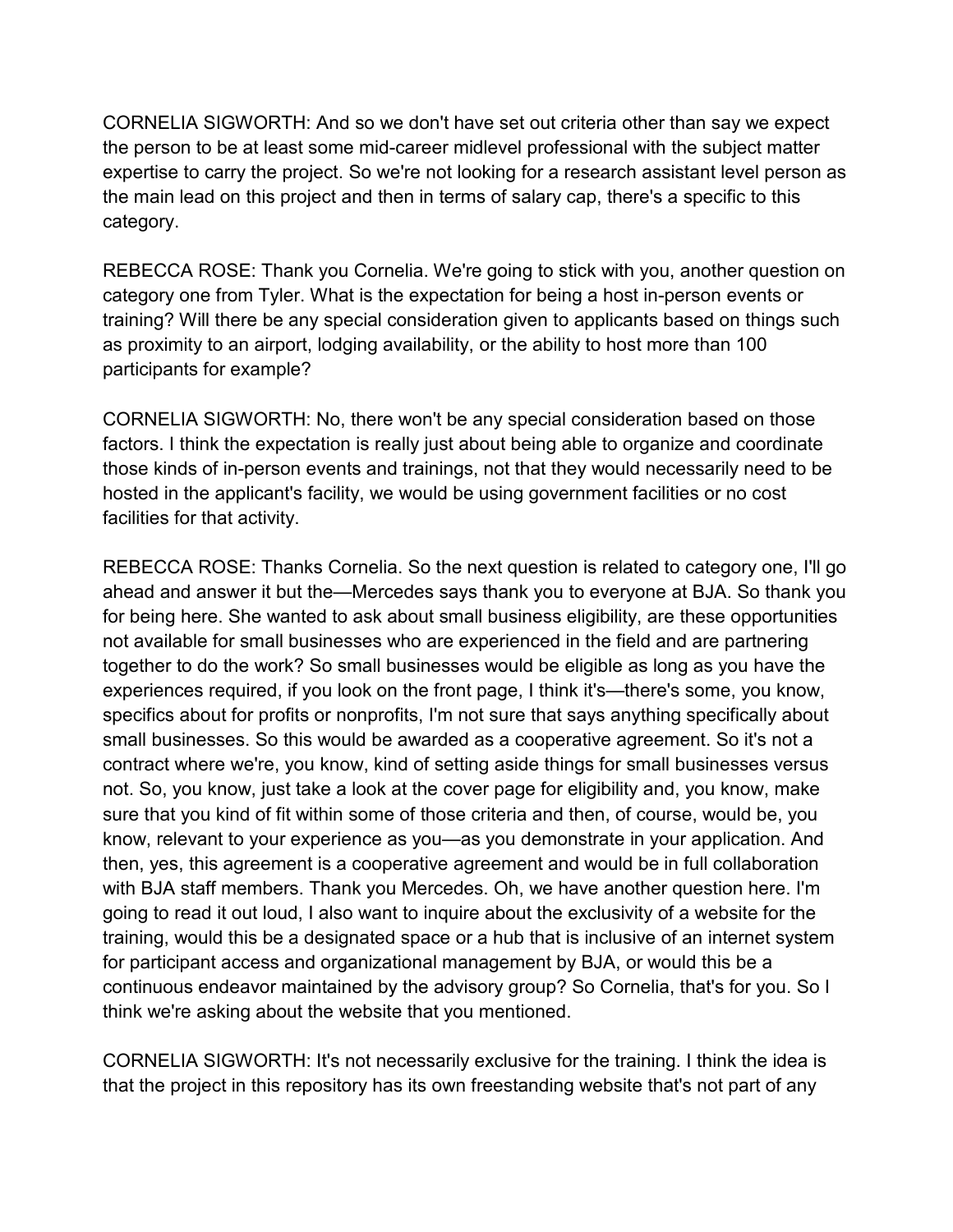other organization's main website. So that it says this is project specific and not dependent on the look or feel of any of the, you know, recipient's organization or any other part of the project's organization.

REBECCA ROSE: Great. Thank you Cornelia. We have another question from Tyler, with regards to the for profit applicants, will participation in the grant create any conflict of interest with regards to selling solutions to clients or agencies that utilize Knowledge Lab services? So I'll go ahead and respond to that, I think, you know, with grant funding from the federal government, all services are free of charge. So, you know, any kind of usage of the website or the Knowledge Lab resources, the expectation would be that all services provided, you know, through the Knowledge Lab, and not whatever that service is, whether it's, you know, kind of training and technical assistance, or just providing resources, or kind of combining all this information on a website would all be free to any users or the field that would access this information. Cornelia, anything to add to that?

CORNELIA SIGWORTH: No, I think you covered it, thanks.

REBECCA ROSE: Great. Thank you. So Brent, we—a question from Brent, we—in category one, is there—is there an area for a small law enforcement agency to apply? I think the answer for that would be no, we are looking for a national kind of in scope provider and that means is looking for somebody who can provide, you know, the Knowledge Lab deliverables as listed in the solicitation, and would be able to, you know, create this website that would house all of the different services and resources that we want to in this knowledge lab. So the applicant would be—would have to have kind of that national in scope, you know, ability and capability. Now once the Knowledge Lab is created, we would expect that law enforcement agencies would then access the information that is available in the Knowledge Lab. But in order to be an applicant, just to keep in mind, we do have to ensure that you have this kind of ability to stand something that is national in scope, meaning available across the country to all law enforcement agencies. Okay. The next question, Tyler again, the follow-up question, my question would relate to external fails not related necessarily in tandem with specific grant related engagements. So Tyler, I think we're maybe getting in a little bit into the weeds here and maybe we might want to discuss this offline, you know, all—as—just to kind of repeat all of our services that would be federally funded are free to the field, and if there's, you know, services that your company offers outside of the grant funded program, you know, we would have to discuss that from a—kind of a legal consideration with our general council but Tyler, I'll share all contact information with Cornelia in a minute once we wrap this up so you can reach out directly and talk to Cornelia a little bit more in detail about your question. Okay. Go ahead.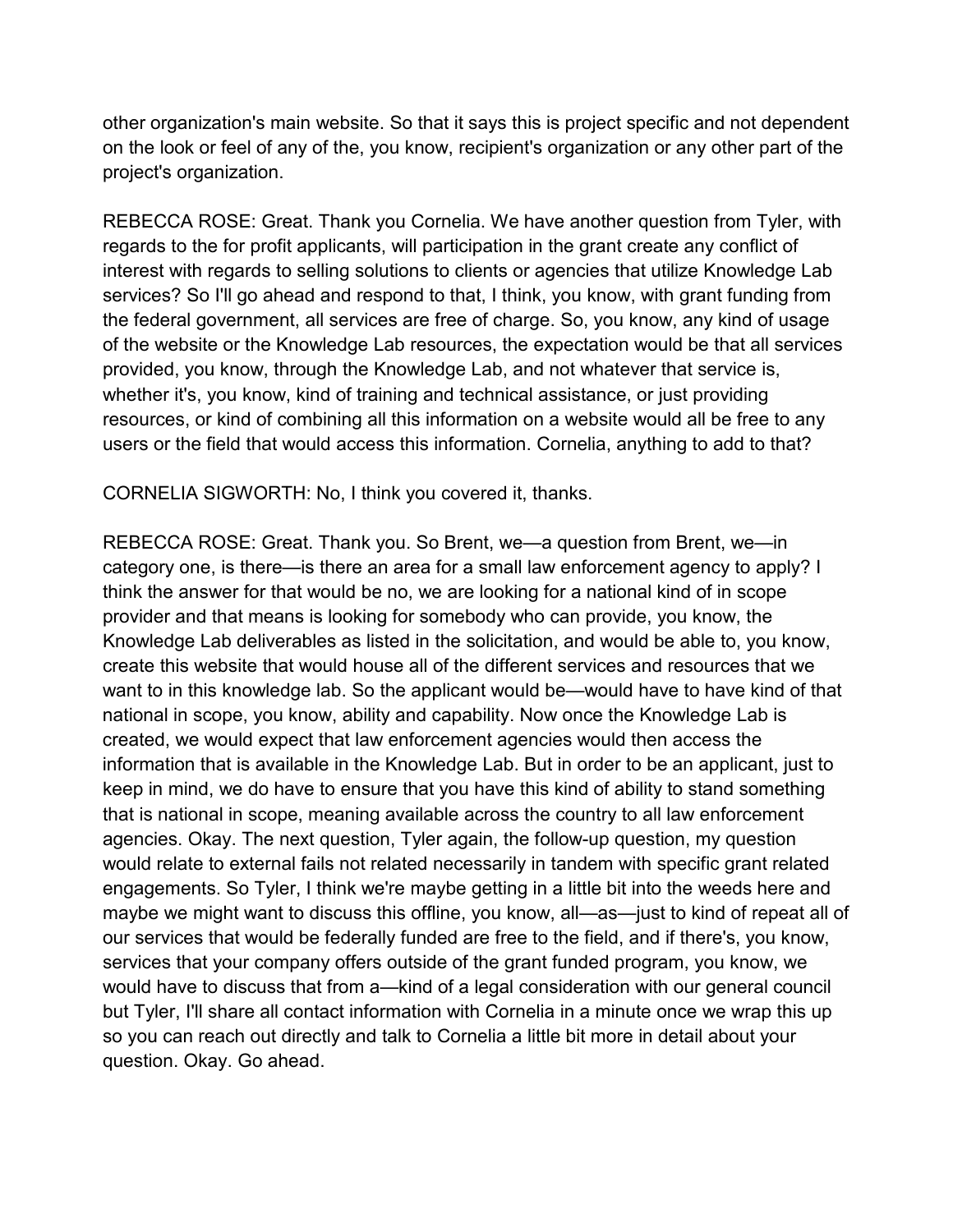JOHN MARKOVIC: I'm seeing a question here from Kristen Rykert. Could you please suggest to me as to how best to direct my efforts regarding key member with Washington residency? I think just to clarify— it was Tammy or Cornelia, who provided a good explanation. So what we're looking here is to leverage opportunities if this is a Washington-based awardee or applicant, to have that person come to our office for a personal period of time to work hand in hand with us or if you have one of your staff who already has a Washington presence.

So we're not necessarily looking for you to establish it, it's not a requirement we're really looking for that—the quality of you as an applicant, your capabilities as an organization and your partnership. If you have a staff present, we're just alluding to you the fact that would be great to have some in-person presence in our office or—in our office in Washington D.C., should that be the case, but it's not a requirement and it won't be counted against you if you don't have such a person already lined up or part of your staff, or part of your partnership.

REBECCA ROSE: Wonderful. Thank you John so much, and, yeah, go ahead Cornelia.

CORNELIA SIGWORTH: A little bit on that, and just to reiterate, not only will it not be counted against you, it would not be counted for you as positive and it's not going to be considered at all for the application review process. And additionally there's no funding to—you can't use any grant funding to establish a person here or any of the expenses related to it. So it's truly if they happen to be here opportunity.

REBECCA ROSE: Wonderful. Thank you so much. So up here on the screen, I have contact information for the category leads. So again, Cornelia's the lead for category one, John is the lead for category four, and Tammy is the lead for category two and three. If your—if we did not get to your question or if we missed it somehow, please reach out to them directly to answer any—or to ask any programmatic questions, if you have any technical questions, please reach out to Grants.gov, or JustGrants, or the OJP Resource Center. Cornelia, before we wrap, is there any concluding remarks you would like to share?

CORNELIA SIGWORTH: I mean, I'm just going to say thank you, we see a lot of new friends and new faces so we appreciate everyone's interest in this program and these projects which are, you know, really some of the very few projects that BJA has the discretionary funding to support. So we're thrilled with these opportunities and we look forward getting these great applications in.